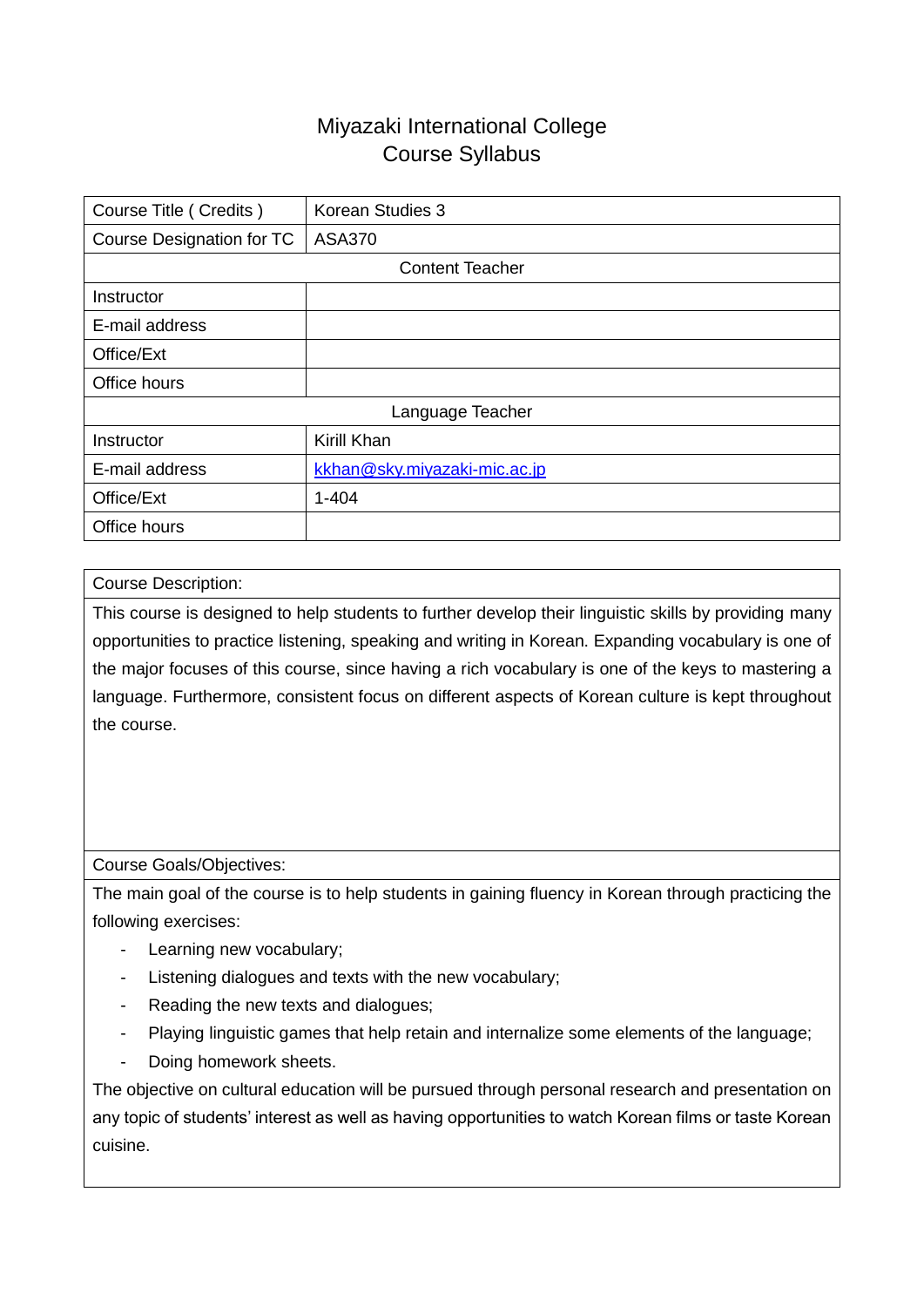|                | <b>Tentative Course Schedule</b> |                                               |  |  |  |
|----------------|----------------------------------|-----------------------------------------------|--|--|--|
| Day            | <b>Topic</b>                     | <b>Content/Activities</b>                     |  |  |  |
| 1              |                                  | - Introducing new vocabulary                  |  |  |  |
|                |                                  | - Vocabulary exercises                        |  |  |  |
|                |                                  | - listening to the new dialogue               |  |  |  |
|                |                                  | - additional new vocabulary (occupations)     |  |  |  |
|                |                                  | - cultural info (Role of education in Korea)  |  |  |  |
| $\overline{2}$ |                                  | - practicing the dialogue in pairs            |  |  |  |
|                |                                  | - checking homework                           |  |  |  |
|                |                                  | - new grammar                                 |  |  |  |
|                |                                  | - grammatical exercises                       |  |  |  |
|                |                                  | - cultural info (Confucianism in relations)   |  |  |  |
| 3              | Self-introduction                | - checking the homework                       |  |  |  |
|                |                                  | - introducing new grammatical structures      |  |  |  |
|                |                                  | - grammar exercise                            |  |  |  |
|                |                                  | - listening to the new texts                  |  |  |  |
| $\overline{4}$ |                                  | - test on vocabulary and grammar              |  |  |  |
|                |                                  | - student's presentation on Korean culture    |  |  |  |
|                |                                  | - reading the new texts                       |  |  |  |
| 5              |                                  | - self-introduction                           |  |  |  |
|                |                                  | - games to internalize grammar and vocabulary |  |  |  |
|                |                                  | - dictation exercise                          |  |  |  |
| 6              |                                  | - introducing new vocabulary                  |  |  |  |
|                |                                  | - vocabulary exercises                        |  |  |  |
|                |                                  | - listening to a dialogue                     |  |  |  |
|                |                                  | - cultural info (Education system)            |  |  |  |
| $\overline{7}$ |                                  | - additional vocabulary                       |  |  |  |
|                |                                  | - reading the dialogue                        |  |  |  |
|                |                                  | - checking homework                           |  |  |  |
|                |                                  | - introducing grammar                         |  |  |  |
|                | Class registration               | - grammar exercise                            |  |  |  |
|                |                                  | - cultural info (Brief history of Korea)      |  |  |  |
| 8              |                                  | - checking homework                           |  |  |  |
|                |                                  | - introducing new grammatical structures      |  |  |  |
|                |                                  | - grammar exercises                           |  |  |  |
|                |                                  | - listening to the new texts                  |  |  |  |
| 9              |                                  | - test on grammar and vocabulary              |  |  |  |
|                |                                  | - student's presentation                      |  |  |  |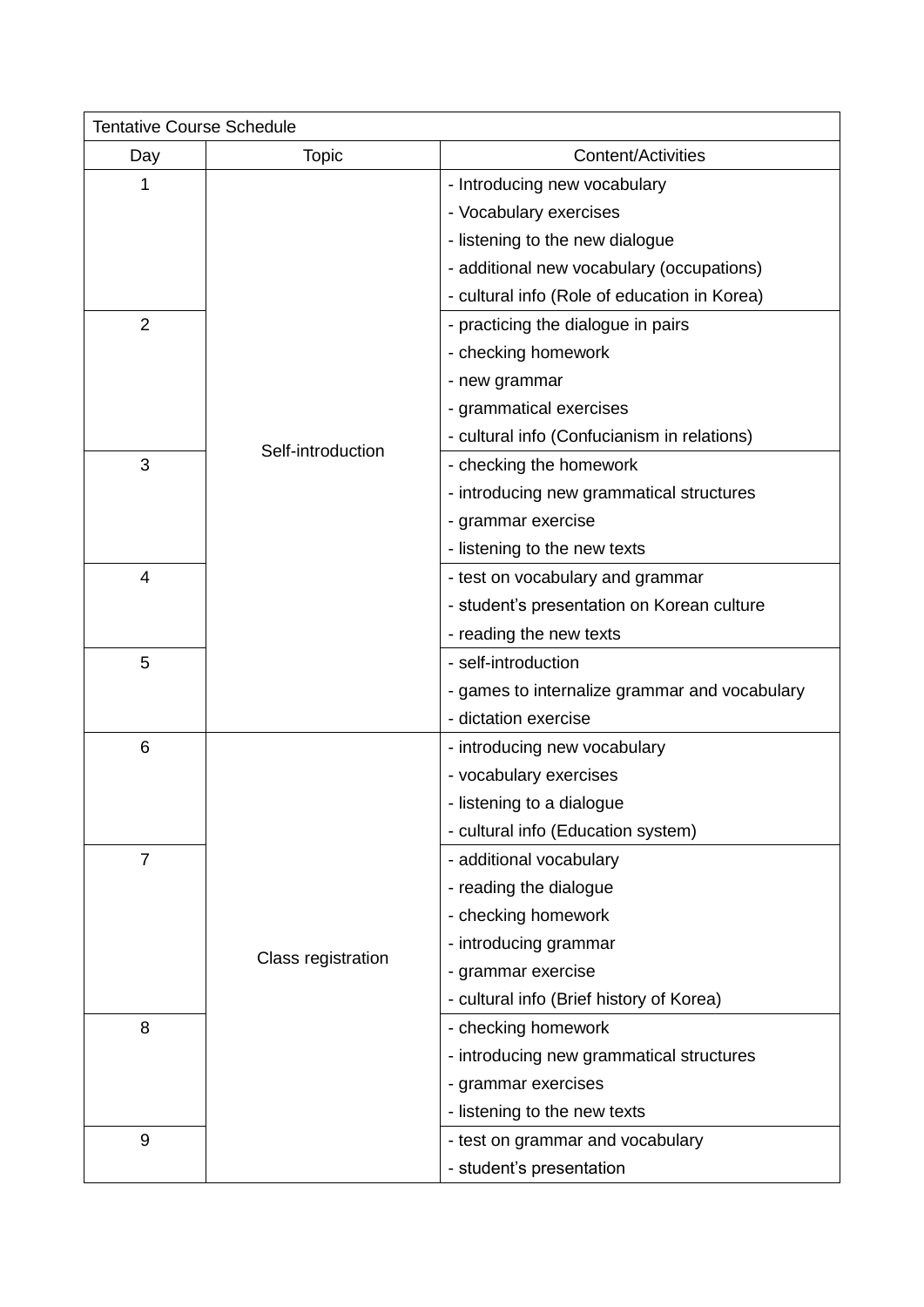|    |                        | - listening and reading the new texts               |
|----|------------------------|-----------------------------------------------------|
|    |                        | - role-playing the dialog                           |
|    |                        | - games to internalize grammar and vocabulary       |
|    |                        | - dictation exercise                                |
| 10 |                        | - introducing new vocabulary                        |
|    |                        | - vocabulary exercises                              |
|    |                        | - listening to a dialogue                           |
|    |                        | - Cultural info (Personal space and interaction)    |
| 11 |                        | - checking homework                                 |
|    |                        | - additional vocabulary                             |
|    |                        | - reading the dialogue                              |
|    |                        | - cultural info (Health and healthcare)             |
| 12 |                        | - checking homework                                 |
|    | Honorific speech style | - introducing grammar                               |
|    | "Professor is ill"     | - grammatical exercises                             |
|    |                        | - new grammatical constructions                     |
|    |                        | - grammar practice                                  |
|    |                        | - cultural info (North and South Korea's relations) |
| 13 |                        | - Test on grammar and vocabulary                    |
|    |                        | - student's presentation                            |
|    |                        | - listening and reading the new texts               |
| 14 |                        | - role-playing the dialogue                         |
|    |                        | - games to internalize vocab and grammar            |
|    |                        | - dictation exercise                                |
| 15 |                        | - introducing new vocabulary                        |
|    |                        | - vocab exercises                                   |
|    |                        | - listening to a dialogue                           |
|    |                        | - homework check                                    |
|    |                        | - vocab practice games                              |
| 16 |                        | - additional vocabulary introduction                |
|    | Part-time job          | - reading the dialogue                              |
|    |                        | - homework check                                    |
|    |                        | - grammar introduction                              |
|    |                        | - grammar practice                                  |
|    |                        | - culture info (Accommodations)                     |
| 17 |                        | - homework check                                    |
|    |                        | - new grammatical constructions                     |
|    |                        | - grammar practice                                  |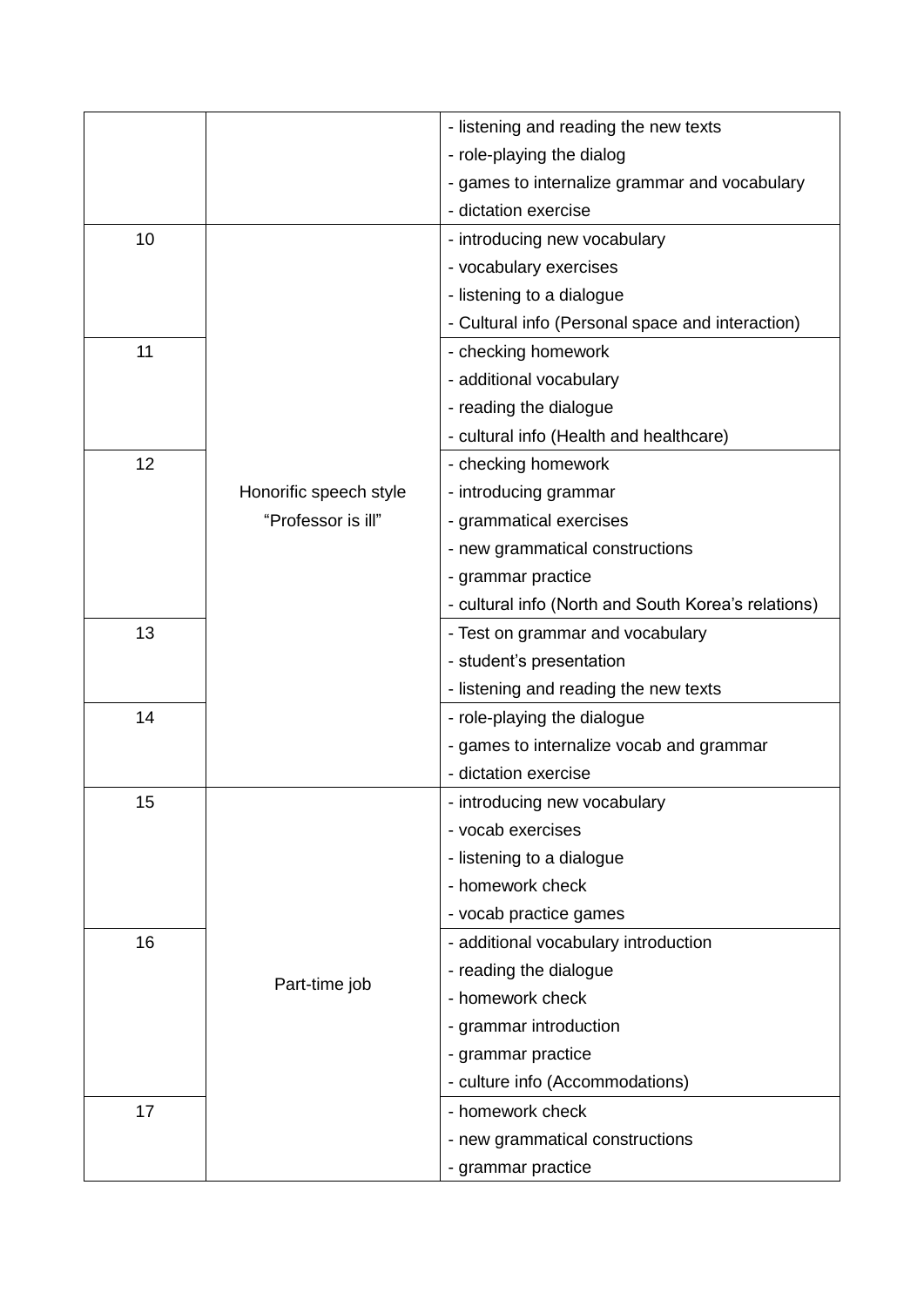|                                                                                            |                | - games to boost speaking                                                |  |  |
|--------------------------------------------------------------------------------------------|----------------|--------------------------------------------------------------------------|--|--|
| 18                                                                                         |                | - Test on grammar and vocab.                                             |  |  |
|                                                                                            |                | - student's presentation                                                 |  |  |
|                                                                                            |                | - listening and reading new texts                                        |  |  |
| 19                                                                                         |                | - role-playing the dialogue                                              |  |  |
|                                                                                            |                | - dictation exercise                                                     |  |  |
|                                                                                            |                | - games to internalize vocabulary and grammar                            |  |  |
|                                                                                            |                | - translation exercise                                                   |  |  |
| 20                                                                                         |                | - new vocabulary introduction                                            |  |  |
|                                                                                            |                | - practicing new vocabulary                                              |  |  |
|                                                                                            |                | - listening to the dialogue                                              |  |  |
|                                                                                            |                | - reading the dialogue                                                   |  |  |
| 21                                                                                         |                | - homework check                                                         |  |  |
|                                                                                            |                | - Cultural info (IT world)                                               |  |  |
|                                                                                            |                | - introducing new grammatical constructions                              |  |  |
|                                                                                            |                | - practicing new grammar                                                 |  |  |
| 22                                                                                         |                | - homework check                                                         |  |  |
|                                                                                            | Computer crash | - additional words and grammar                                           |  |  |
|                                                                                            |                | - games to practice speaking and listening                               |  |  |
|                                                                                            |                | - listening and reading to additional texts                              |  |  |
|                                                                                            |                | - role-playing the dialogue                                              |  |  |
|                                                                                            |                | - games to practice new grammar                                          |  |  |
| 23                                                                                         |                | - test on the grammar and vocabulary                                     |  |  |
|                                                                                            |                | - student's presentation                                                 |  |  |
|                                                                                            |                | - translation practice                                                   |  |  |
|                                                                                            |                | - dictation exercise                                                     |  |  |
|                                                                                            |                | - games to internalize vocabulary and grammar                            |  |  |
|                                                                                            | Finals         |                                                                          |  |  |
| The final examination consists of two parts: oral interview and written test.              |                |                                                                          |  |  |
|                                                                                            |                |                                                                          |  |  |
| <b>Required Materials:</b>                                                                 |                |                                                                          |  |  |
|                                                                                            |                | Handouts and copies from the main sources listed below will be provided. |  |  |
| 1. Soohee Kim, Emily Curtis, Haewon Cho. (2008). You Speak Korean! Book 3: ParadigmBusters |                |                                                                          |  |  |
| Publishing                                                                                 |                |                                                                          |  |  |
| 2. Haewon Cho, Taeyoun Ahn, Heeseung Kang, Emily Curtis (2008). You Speak Korean! Book 3   |                |                                                                          |  |  |
| Workbook: ParadigmBusters Publishing                                                       |                |                                                                          |  |  |
|                                                                                            |                |                                                                          |  |  |